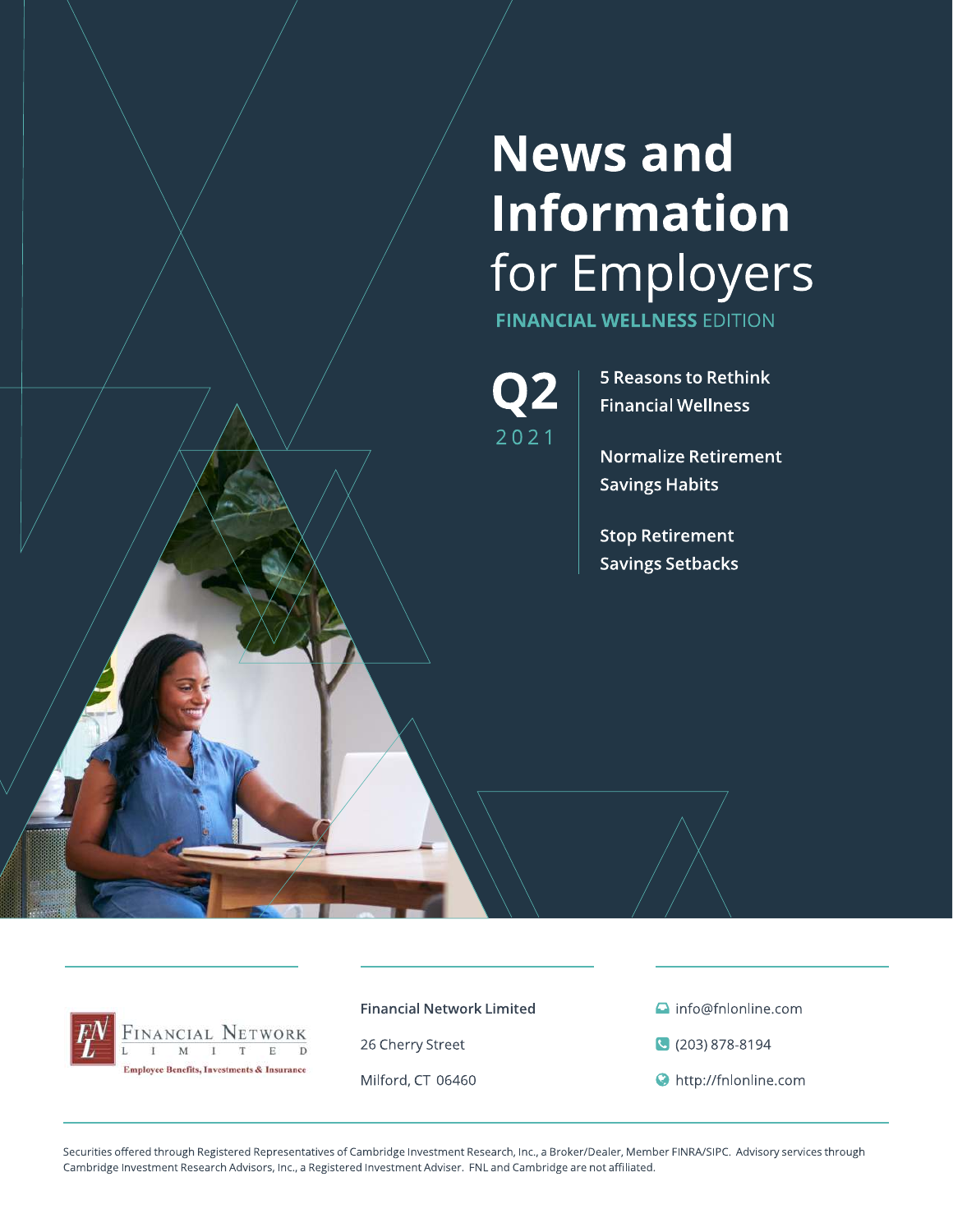# **5 REASONS TO Rethink Financial Wellness**

#### $\mathbf{m}$   $\mathbf{v}$

Starting a financial wellness program can help increase employee productivity and lessen presenteeism.

#financialsecurity #financialwellbeing #financialwellness



**Employees are worried about their finances. They worry about** them in the evenings, on weekends and during working hours. Plus, with the increased stress caused by the pandemic, it's no secret your workforce could use some help.

#### More than meets the eye

Many employees struggle with cash for emergencies. In a recent 2020 study, they found that 47% of respondents had difficulty finding \$250 for emergencies<sup>1</sup> and had to resort to credit instead. While millennials are saddled with loan debt, members of the "sandwich generation" are burdened with dividing their limited resources between themselves, their children and their parents, while still trying to prepare for their own retirement.

Each employee demographic is struggling with their own financial challenges, which is why a dynamic financial wellness program needs to span the generations and provide potential solutions for each unique situation.

#### How can employers help?

Oftentimes, one of the major problems is a lack of access to financial literacy resources. And it's a problem that employers can help solve by providing financial wellness programs for their employees. Here are five advantages of a financial wellness program:

#### 1. Engagement.

Are your employees going through the motions or are they creating and sticking to their financial plans? Financial worries can increase employee stress which leads to distraction at work. It has been shown that offering a financial wellness program breeds loyalty and focus. Six in 10 workers say they are more committed to their employer and more productive at work when they have a financial wellness program.<sup>2</sup>

C. J. Marwitz. "Employee Financial Wellness: Looking Ahead to 2021." BenefitsPro. December 4, 2020.

Prudential. "Wellness Programs Earn Their Place in Human Capital Strategy." June 2019.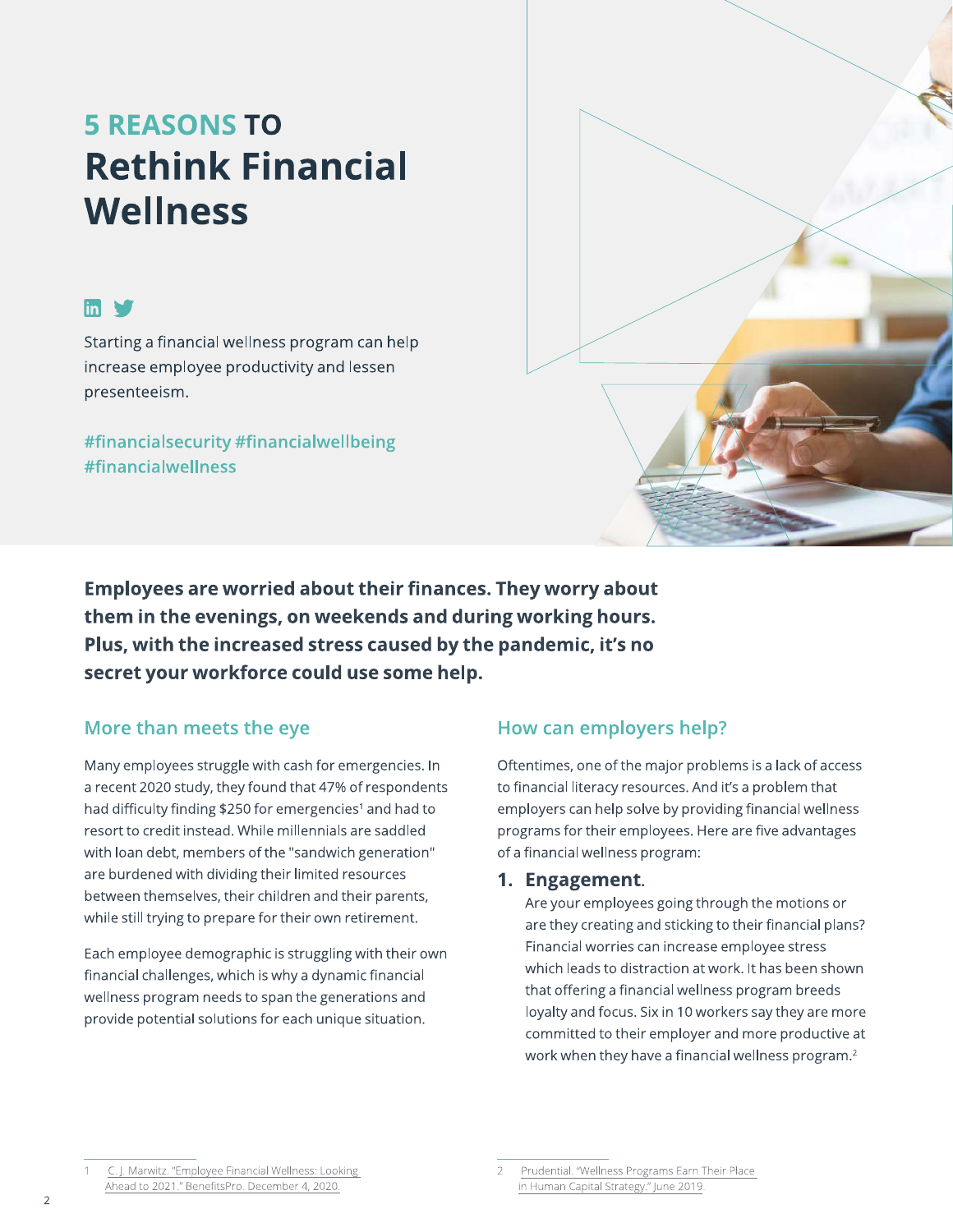

#### 2. Lower health care costs.

Financially unhealthy, stressed employees frequently have higher health care costs. Financially stressed employees may increase corporate health care budgets, as their health care costs run 46% higher than non-stressed employees.<sup>3</sup> Lowering overall health care expenses tend to lead to lower employer costs.

#### 3. Fewer incidents of "presenteeism."

"Presenteeism" is a term that describes lost productivity by employees who are physically present, but not working. They are distracted by outside work stressors. This stagnant time costs employers in lost wages, lost productivity and reduced job performance.

#### 4. Retention and attraction.

As stated, employees say financial wellness programs demonstrate that their employers care about them, encouraging commitment to the company. Losing employees costs money in recruitment efforts and the training of new hires. Turnover can cost employers 120-200% of the

salary of the positions affected.<sup>4</sup> The presence of this program in your employee benefits package may also help attract new talent.

#### 5. Retirement saving.

Employees who have their budgets and debts under control are much more likely to save via their 401(k) plan and increase their contributions as their financial situation improves. These employees are also less likely to take a loan from their 401(k) plan.

#### **Becoming an employer of choice**

Joining the employers that offer a financial wellness program can help you demonstrate your understanding that happy, healthy employees are vital for a highly productive company. But keep in mind, helping your employees become financially healthy is a little more complex than it might seem at first glance.

Here are three tips for increasing employee financial literacy:

- Choose resources relevant to your specific workforce. What works for the millennials may not work for baby boomers.
- Ask your employees. Priorities often differ between genders, age groups, married, single, families, lifestyle, homeowners, renters and so on. Send out an anonymous poll with targeted questions to better understand your employees and what resources they need to confront their financial challenges.
- Learn the boundaries. Employees want their employers to provide and facilitate the program but don't want them to be overly involved in their personal lives. So set clear expectations and firm boundaries to help prevent overstepping from work life into personal space.

The ultimate goal is financial well-being. It's not enough for employees to learn about what constitutes financial well-being; they must put it into action to achieve success.

Having a financial wellness program can benefit your employees in the form of improved employee morale and boost their productivity at the same time. It's a win-win situation for all.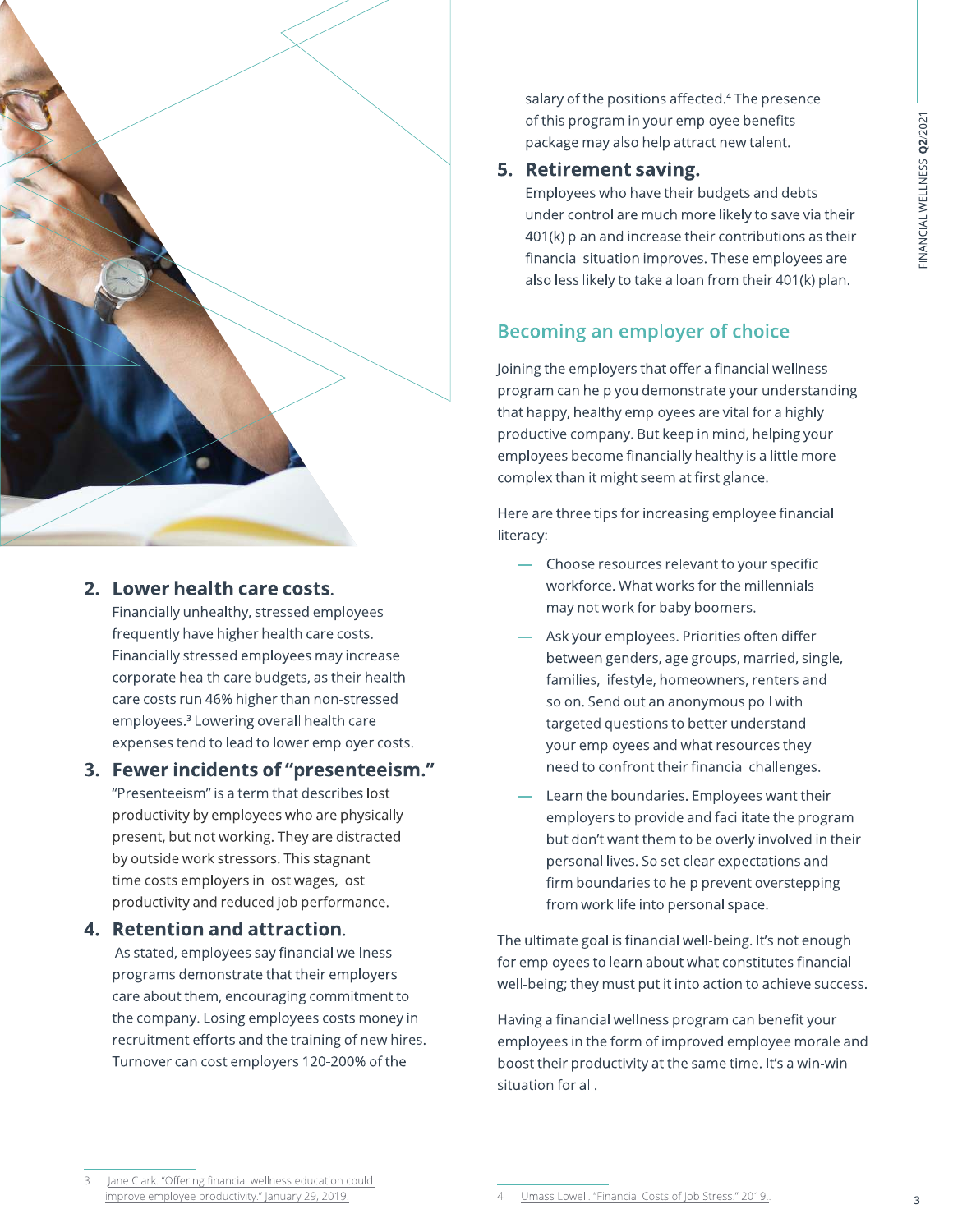# **Normalizing Retirement Savings Habits**

#### $\ln$   $\sqrt{ }$

For far too long, reaching an adequate replacement retirement income has been the exception rather than the norm for America's workforce. Discover how auto features could transform your plan's effectiveness and help improve participant outcomes.

#401k #retirementincome #autoenrollment #401kplandesign #retirementreadiness #participantoutcomes

Many American workers struggled financially before the COVID-19 pandemic. Therefore, it isn't surprising that this crisis could greatly hinder their ability to reach their retirement income goals.

Indeed, more than three-quarters of employees (77%) say they have been concerned about their financial wellbeing since the COVID-19 outbreak<sup>1</sup> and 82% will rely on their workplace retirement plan as a primary income source in their post-working years. That is, if they can get there - four in five employees expect to continue working for pay after "retiring."<sup>2</sup>

In addition, many simply can't afford to retire; the median household retirement savings is just \$50,000.<sup>3</sup> That's nowhere near the 60-80% replacement income financial experts say most people need to maintain their preretirement standard of living.

What does all this say about retirement readiness in America? More importantly, what does it indicate about the effectiveness of workplace retirement plans?

- National Endowment for Financial Education (NEFE)/Harris Poll Survey. April 2020.
- Employee Benefit Research Institute (EBRI). "2019 Retirement Confidence Survey." April 2019.
- Transamerica Center for Retirement Studies. "19th  $\mathcal{R}$ Annual Transamerica Retirement Survey: A Compendium of Findings About U.S. Workers." December 2019

The data above clearly demonstrates that for far too long and far too many Americans, reaching a successful replacement retirement income has been the exception, not the norm. So, it stands to reason that employers must reimagine the function of their company's retirement plan to help "normalize" saving for the future.

Employers should evaluate their plan's value through the lens of helping more employees retire on time and with dignity. That means getting employees to recognize that saving for retirement isn't "optional" if they want to stop working someday. It also means providing them with the right tools toward helping them save enough to replace their income for 10, 20, 30 or more years.

#### The case for automatic features

How can employers more effectively help employees build adequate retirement savings? It isn't complicated.

Employers have a ready-made tool in their arsenal that vastly simplifies retirement savings: automatic plan design features. These include auto enrollment, auto escalation and auto-diversification through qualified default investments, such as target date funds.

Auto features have become a best practice in retirement plan design to help improve employee participation and savings rates.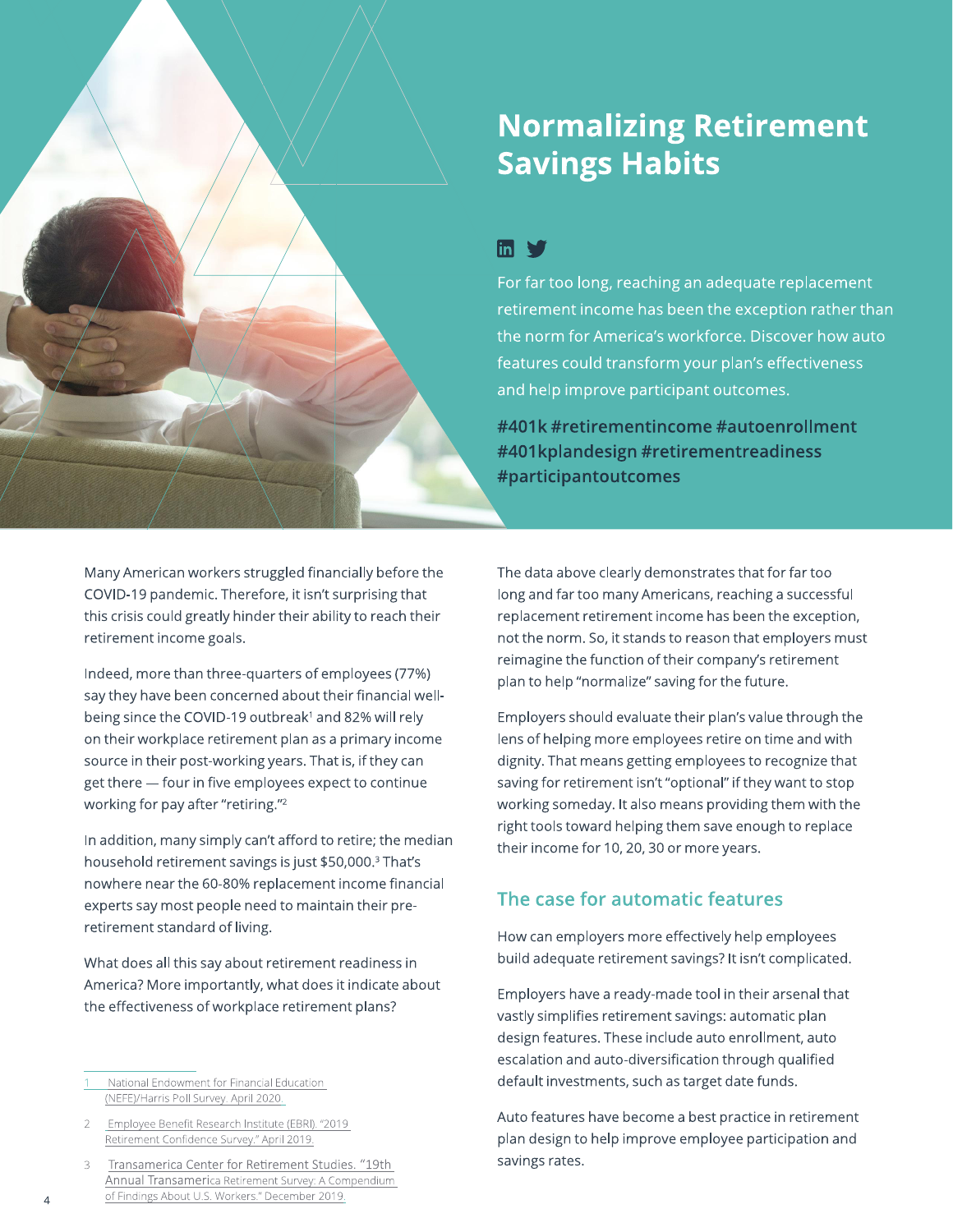In fact, two-thirds of employers who have adopted auto features have experienced a direct benefit to plan outcomes.<sup>4</sup>

Is it better for employers to use auto features to help employees make sound financial decisions for the future? The short answer is yes. Let us show you how.

#### **Help Your Employees Start**

With automatic enrollment, employees are enrolled into the plan without needing to take any action - unless they opt out. One obvious benefit of automatic enrollment is that it drives higher participation rates; in fact, plans with this feature have an average participation rate of 87%.<sup>5</sup>

In most cases, employees are enrolled at a default deferral rate of between 3-6%<sup>6</sup>, and their contributions are directed to a diversified qualified default investment alternative, such as a target date fund.

#### Help them save more

In addition, employers can use auto escalation, another plan design feature, to help improve employees' savings rates over time. The typical default increase is 1% per year. While automatic enrollment improves savings rates, adding auto escalation boosts the impact.

In plans with neither automatic enrollment nor auto escalation, only 44% have savings rates above 10% (including both employee deferrals and employer matching contributions). In plans that implement automatic enrollment only, the percentage of participants with savings rates above 10% increases to 67%. However, where plan sponsors implemented both automatic enrollment and auto escalation, that percentage rises to 70%.7

#### **Help them diversify**

Finally, auto-diversification rounds out the auto feature trifecta. Often, this looks like automatically investing participant contributions into a qualified default

 $\overline{5}$ Alight. 2020 Universe Benchmarks Report. June 2020. investment alternative (QDIA) like a target date fund (TDF) or managed account.

This typically occurs when a participant has not made an investment election on their own. Automatically directing contributions to a target date fund or similar investment that is appropriately diversified for a participants' age and stage of life enables them to appropriately invest for retirement, even though they haven't actively selected their own investments.

Most TDFs also have an automatic rebalancing feature, so the participant's portfolio remains properly invested based on their anticipated retirement date, regardless of market performance.

#### **Plan effectiveness is** measured by outcomes

Automatic features are a helpful plan design tool that employers can implement to assist employees in getting on track toward having the income they need to retire in comfort. In addition, it's important for employers to evaluate their plan's effectiveness based on retirement readiness - because outcomes are what truly matter.

Once auto features are in place, employers should also pay careful attention to plan health metrics, such as projected monthly income (PMI) - an illustration of a participant's estimated monthly income stream in retirement based on their current savings. Participants with low PMIs may be at greater risk of not adequately replacing their income in retirement.

Another metric, the income replacement ratio (IRR), provides a glimpse of retirement readiness based on a specific income replacement percentage, such as 70%, using current and projected savings. Participants with low IRRs may be at greater risk of running out of money in retirement.

Understanding these metrics and the positive impact of auto features can help you evaluate your participants' retirement readiness - and your plan's effectiveness. With these insights, you can intelligently architect your plan to "normalize" retirement savings and help your employees work towards successfully achieving their retirement goals.

DCIIA. Plan Sponsor Survey, 5th edition. April 2020.  $\overline{4}$ 

Correia, Margarida. "PSCA: 401(k) participants hike deferral 6 rates again." Pensions & Investments. Dec. 18, 2019.

DCIIA Fourth Biennial Plan Sponsor Survey "Auto Features Continue to Grow in Popularity." December 2017.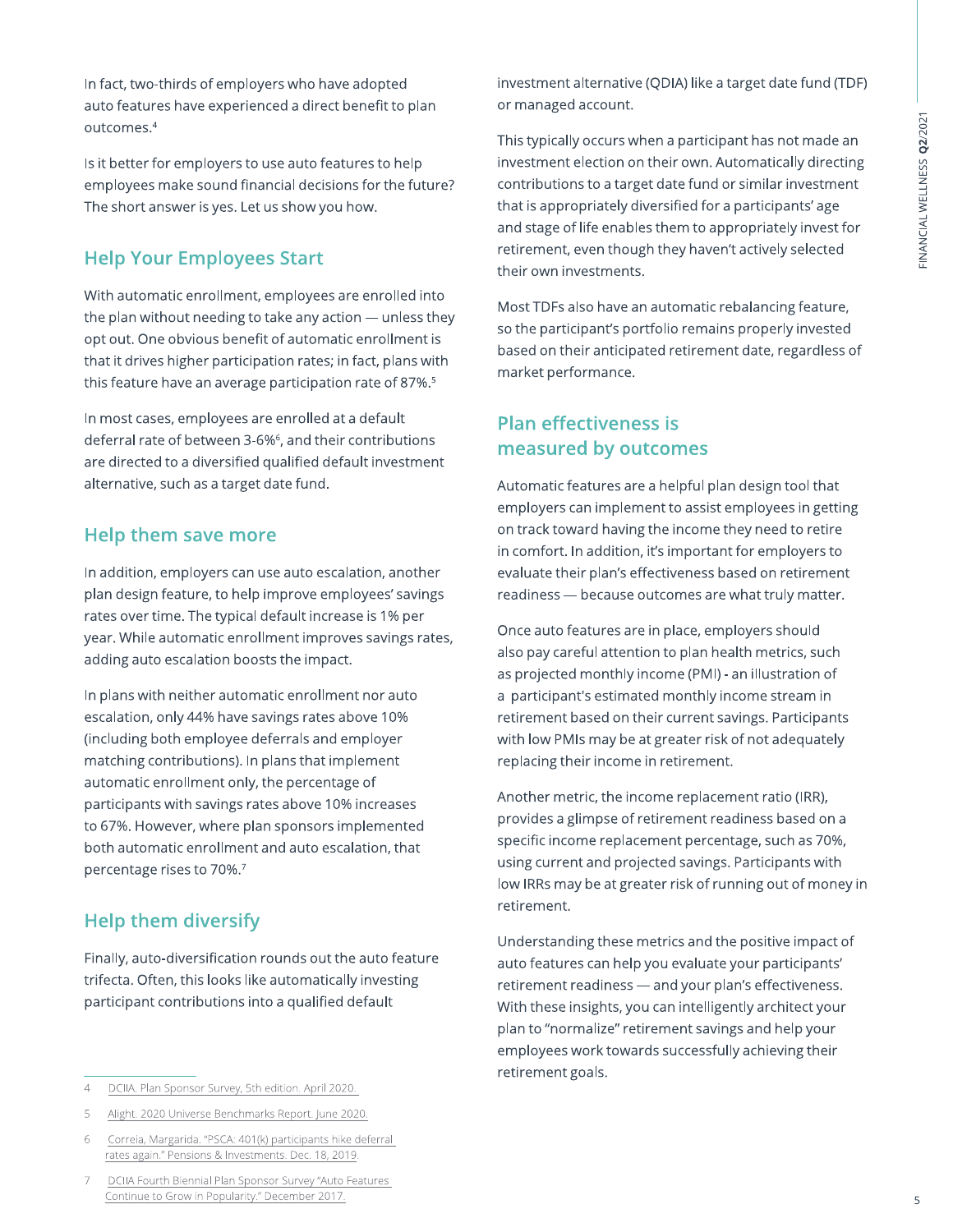

## **Stop Retirement Savings Setbacks**

### $\mathsf{m} \blacktriangleright$

How can employers help stop retirement savings setbacks? Here is why tapping into retirement savings too early can have long-term effects and undo years of savings for participants.

#retirement #401k #retirementplanning #financialwellness #SHRM #HRbenefits #COVID19

The global pandemic has had a staggering effect on the economic lives of millions, driving them to actions that could have longlasting effects on their retirement savings.

Facing unprecedented strain caused by the COVID-19 crisis, individuals who lack adequate emergency savings are turning to retirement plans to address their financial shortfalls.

Additionally, hardship withdrawals have been made easier by the passage of the 2020 Coronavirus Aid, Relief, and Economic Security (CARES) Act. The Act expanded distribution options, offered favorable tax treatment for coronavirus-related distributions from eligible retirement plans and relaxed payback options for those who met specific criteria.<sup>1</sup>

A reported six percent of retirement plan holders took advantage of at least one CARES Act provision offered by the plan. Of these withdrawals, 21% took the maximum amount allowed under the Act (\$100,000 or 100% of the vested balance).<sup>2</sup>

#### **Plan leakage consequences**

Overall, retirement plan leakage - which includes inservice withdrawals, cash-outs at job change and loans - can create savings repercussions and even a delay in retirement, even if the amounts are paid back.

In a single year, Employee Benefit Research Institute (EBRI) reported that \$92.4 billion was lost due to leakages from cash-outs.<sup>3</sup> This is a serious problem as it can reduce aggregate 401(k)/IRA wealth at retirement. Essentially, money withdrawn early loses its potential for growth and interest accumulation, hindering its ability to produce adequate income replacement in retirement.

Internal Revenue Service "Coronavirus-related relief for retirement plans and IRAs questions and answers." irs.gov. March 2020.

T. Rowe Price. "How the coronavirus is affecting retirement saving." Sept. 2020.

Employee Benefit Research Institute. "The Impact of Auto Portability on Preserving Retirement Savings Currently Lost to 401(k) Cashout Leakage." Aug 2019.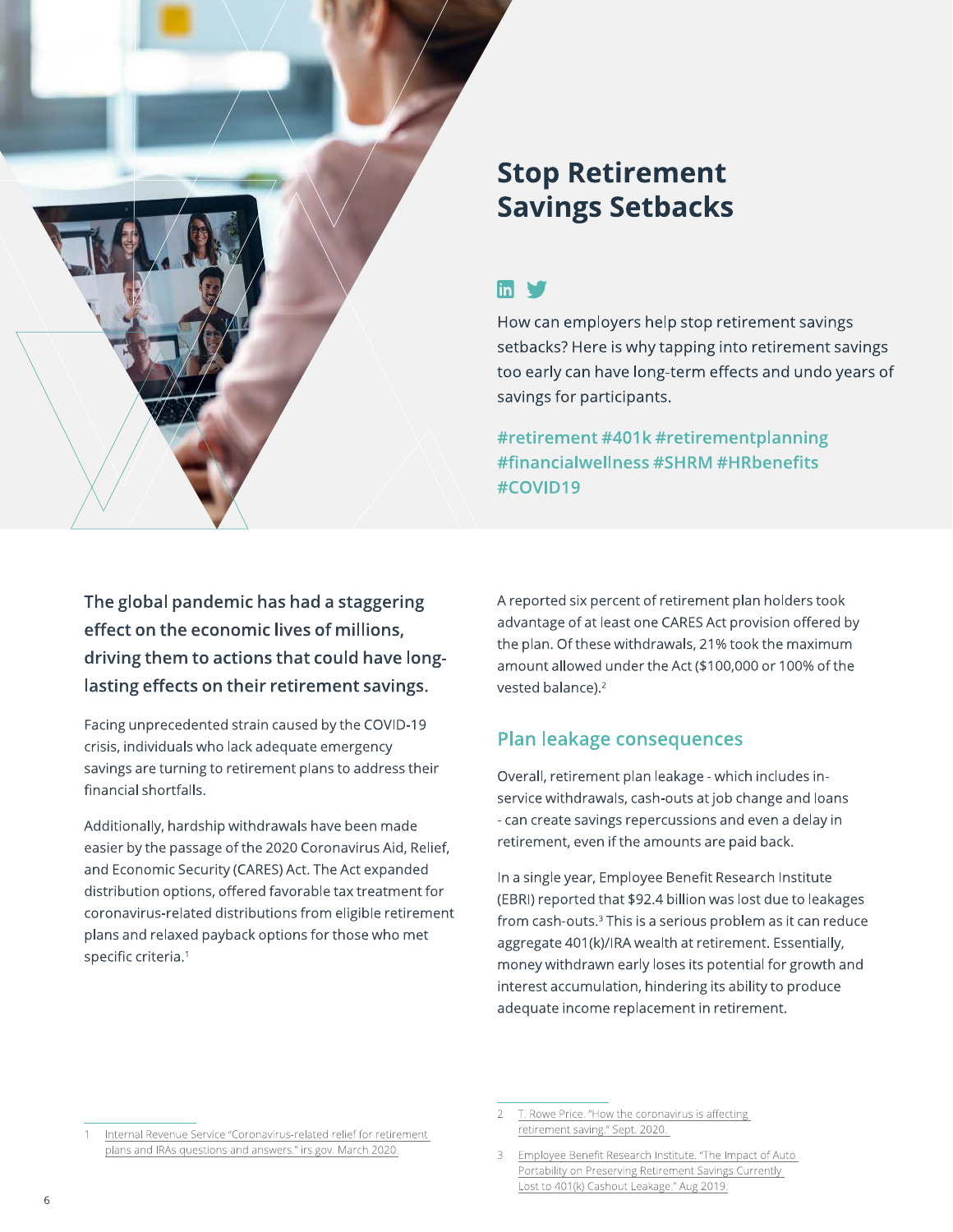For those who still consider tapping into their retirement plan savings, they may be doing so as a result of a lack of emergency savings, something that is increasingly prevalent, according to a recent Bankrate study.<sup>4</sup>

- $-$  In 2020, about three times as many Americans report having less emergency savings now than before, compared to those reporting more savings.
- Approximately 21% of Americans say they have no emergency savings, the lowest rate in the 10-year history of the Bankrate poll.

These staggering facts point to the importance of having a robust financial wellness program in the workplace and by placing special emphasis on maintaining an emergency savings account, which employers can offer via payroll deduction.

#### **Curbing savings damage**

Separating emergency or "rainy day" savings and retirement savings accounts can have a practical impact, too. It can reduce the urge to give into short-term wants and separate long-run retirement savings needs.<sup>5</sup>

Participants should be aware of these financial factors when making retirement plan withdrawals:6

Repayments to a retirement plan are made with after-tax dollars that will, in turn, be taxed again when they eventually withdraw them from an account.

- The fees paid to arrange a retirement plan loan may be higher than a conventional loan, depending on how they are calculated.
- The interest is not tax deductible even if you use the money to buy or renovate a home.

#### **Benefits of financial education**

Employers should work with retirement plan advisors to find ways to educate participants in today's remote work environments; for example, an employer could host a virtual employee education meeting.

In these volatile economic times, it's especially relevant to cover important topics that may help participants maintain a healthy retirement savings strategy including:

- Maintaining retirement plan contributions and not being influenced by market activity.
- Reviewing historical market trends on downturns and recoveries.
- Resisting plan withdrawals by looking at alternative sources such as home-equity loans or refinancing to take advantage of low-interest mortgage rates, personal lines-of-credit or even borrowing from a family member.

Despite the uncertainty brought on by the pandemic, employers can utilize key resources and get help from their plan advisors toward ensuring employees make sound retirement savings decisions today, and in the future.

FINRA. "401(k) Loans, Hardship Withdrawals and 6 Other Important Considerations." 2020.

Bankrate. "Survey: Nearly 3 times as many Americans say they have  $\overline{4}$ less emergency savings versus more since pandemic." Aug. 2020.

Harvard Business School. "Building Emergency Savings Through  $\overline{a}$ Employer-Sponsored Rainy-Day Savings Accounts." Nov. 2019